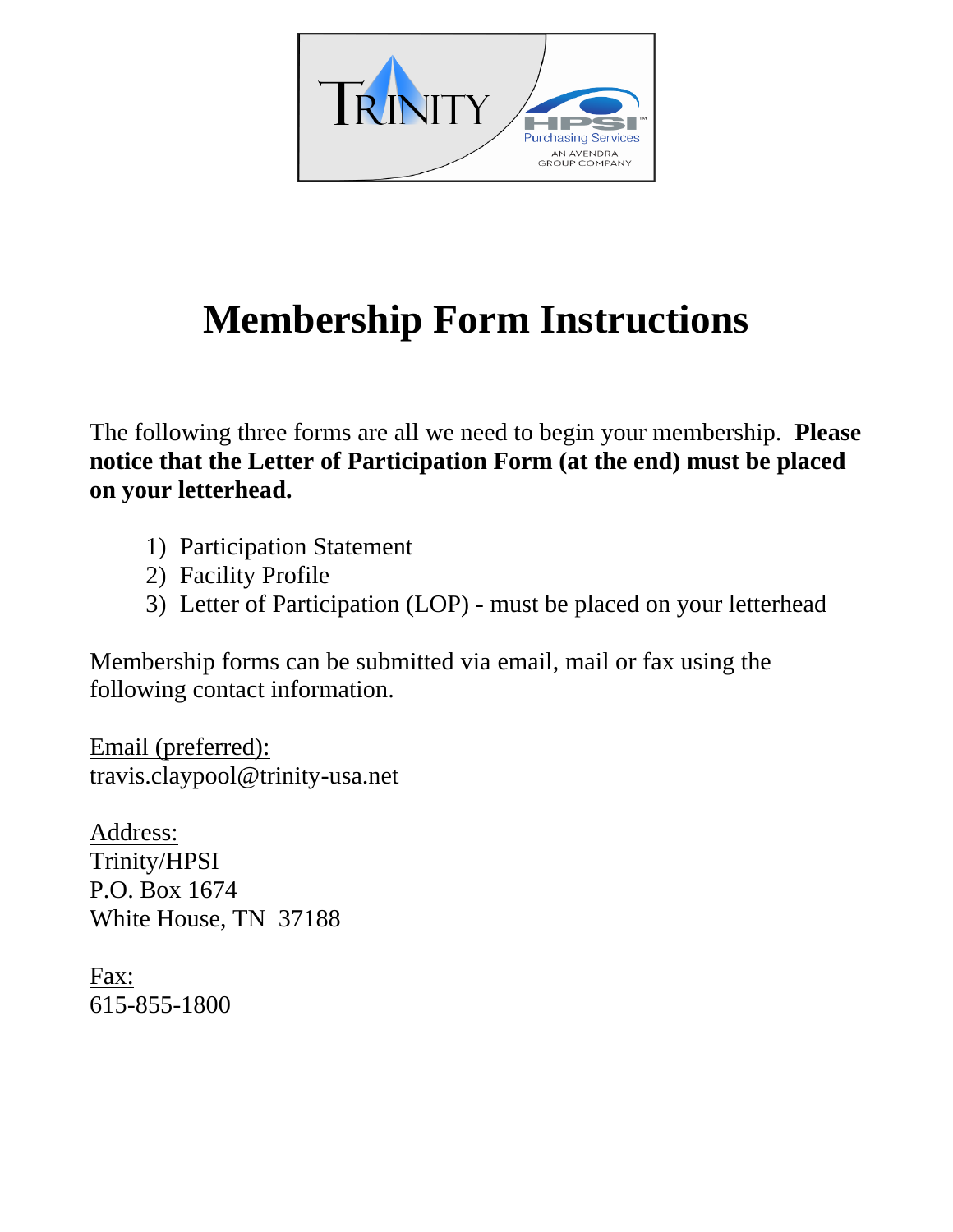

## **Participation Statement**

We, as the undersigned camp, church, school or other organization, desire to participate with Trinity/HPSI. We understand there is no cost associated with our participation, and we incur no obligation to use any particular vendor agreement, but we may use any agreement that we determine to be beneficial to our organization.

We recognize that Trinity/HPSI will always strive to assist us with agreements that yield best overall value, with equally strong emphasis on quality, service and price. We also understand that the collective Trinity/HPSI strength means we will normally be able to purchase the best quality available at a price lower than we would pay for lesser quality.

| <b>Organization Name</b> |      |
|--------------------------|------|
| <b>Contact Person</b>    |      |
| Signature                | Date |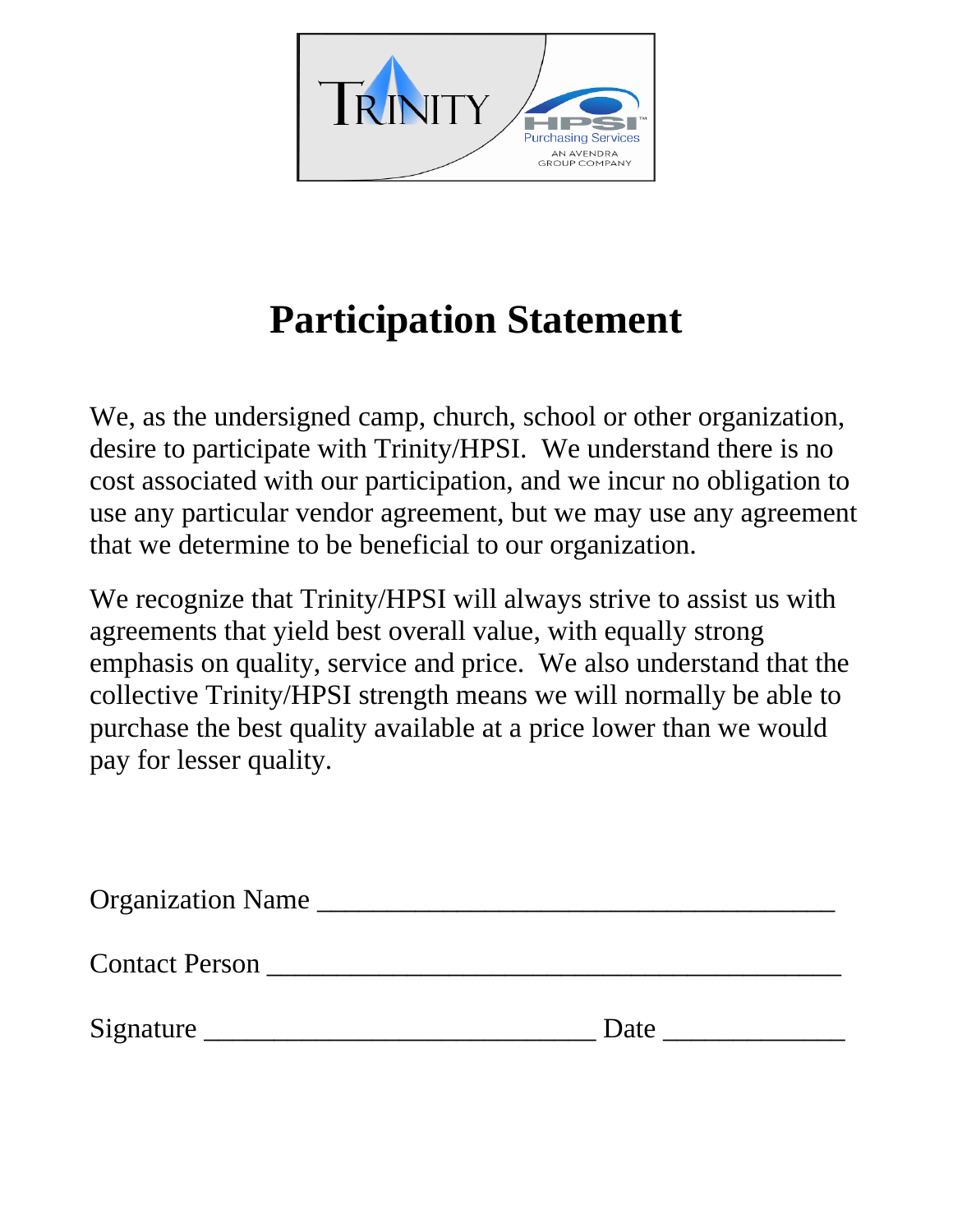## **TRINITY/HPSI FACILITY PROFILE FORM**

| Territory Manager: Steve & Gay Claypool |                                                                                                                       |
|-----------------------------------------|-----------------------------------------------------------------------------------------------------------------------|
|                                         |                                                                                                                       |
| <b>Physical Address:</b>                | Mailing Address, if different:                                                                                        |
|                                         |                                                                                                                       |
|                                         | <u> Alexandro de la contrada de la contrada de la contrada de la contrada de la contrada de la contrada de la con</u> |
|                                         |                                                                                                                       |
|                                         |                                                                                                                       |
|                                         | Direct Phone or Ext.                                                                                                  |
|                                         |                                                                                                                       |
|                                         | Direct Phone or Ext.                                                                                                  |
| Primary Foodservice Provider            |                                                                                                                       |
| Secondary Foodservice Provider          |                                                                                                                       |
| Propane Provider                        | Interested in Lowe's Savings?                                                                                         |

*NOTE: All approved Trinity/HPSI vendors for the geographical area of this facility will be notified.* Special Instructions or Information: \_\_\_\_\_\_\_\_\_\_\_\_\_\_\_\_\_\_\_\_\_\_\_\_\_\_\_\_\_\_\_\_\_\_\_\_\_\_\_\_\_\_\_\_\_\_\_\_\_\_\_\_\_ \_\_\_\_\_\_\_\_\_\_\_\_\_\_\_\_\_\_\_\_\_\_\_\_\_\_\_\_\_\_\_\_\_\_\_\_\_\_\_\_\_\_\_\_\_\_\_\_\_\_\_\_\_\_\_\_\_\_\_\_\_\_\_\_\_\_\_\_\_\_\_\_\_\_\_\_\_\_\_\_\_\_

\_\_\_\_\_\_\_\_\_\_\_\_\_\_\_\_\_\_\_\_\_\_\_\_\_\_\_\_\_\_\_\_\_\_\_\_\_\_\_\_\_\_\_\_\_\_\_\_\_\_\_\_\_\_\_\_\_\_\_\_\_\_\_\_\_\_\_\_\_\_\_\_\_\_\_\_\_\_\_\_\_\_

Office Use Only:

| Account Number          | <b>Start Date</b> |
|-------------------------|-------------------|
|                         | Rate of Fee \$0   |
| Received by T.M.        | Sales Tax Rate    |
| Received by Home Office |                   |
| <b>Vendors Notified</b> |                   |